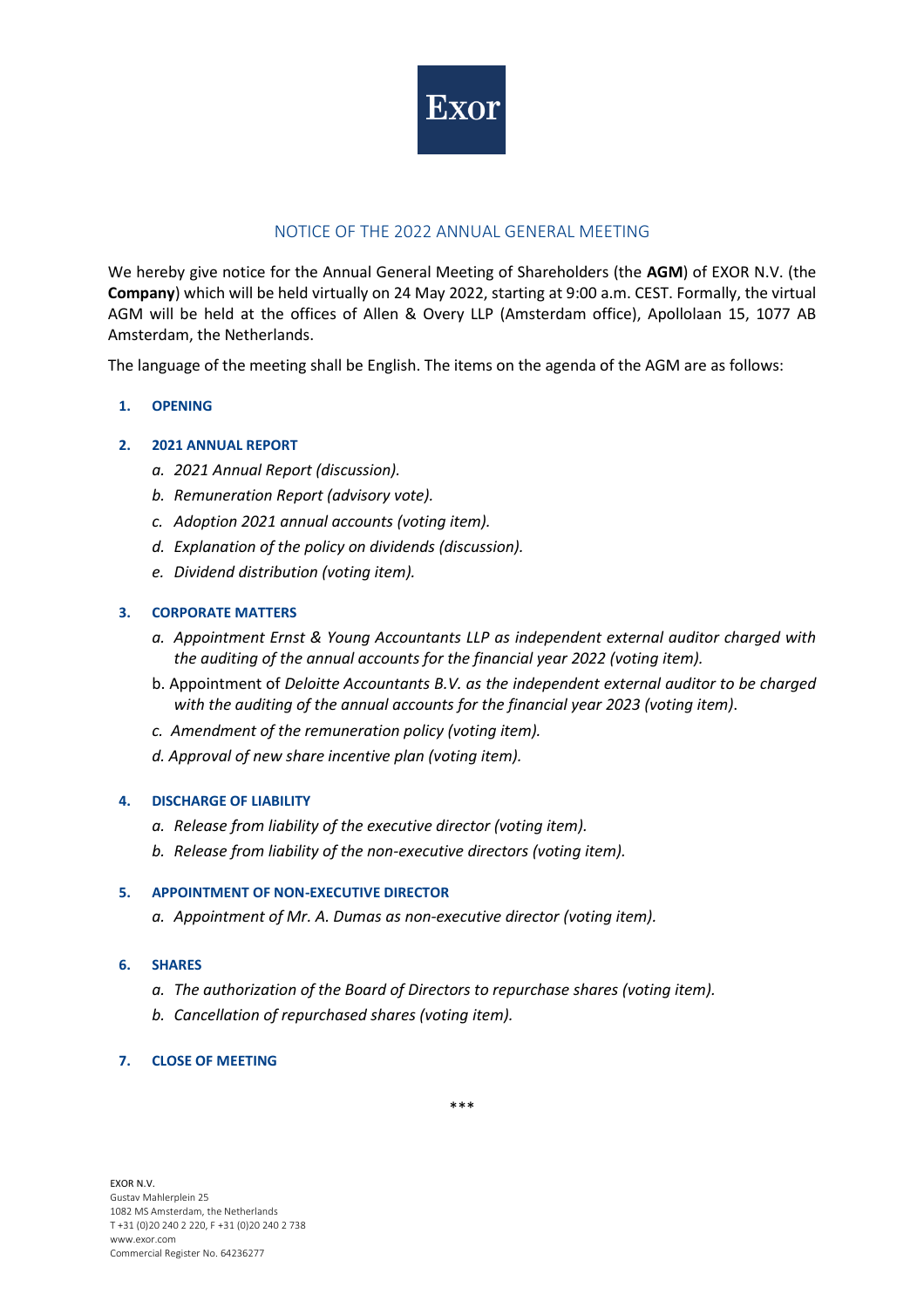

# REMOTE PARTICIPATION AND COVID-19 SITUATION

This notice, in the paragraphs below, set outs the requirements for participating in the Annual General Meeting ("**AGM**") as you normally would expect from us. The AGM will be held completely virtual in the same way as done in the last two years, all in accordance with the Temporary Act COVID-19 Justice and Safety.

In light of the foregoing shareholders can only attend the AGM virtually.

Shareholders can attend remotely as follows:

- You can follow the AGM via an audio cast;
- You can cast your vote by written proxy directly to our Agent (as defined below); and/or
- Vote in advance of the AGM via the web procedure made available on the Company's website [\(www.exor.com\)](http://www.exor.com/) and as further explained in this notice.

### AGM DOCUMENTATION

The AGM documentation:

- the Company's 2021 Annual Report, including the Independent Auditor's Report;
- the agenda and explanatory notes to the agenda with the proposed resolutions;
- statement of the total number of outstanding shares and voting rights at the date of this notice;
- proxy form for shareholders;
- instructions and documents for participation and voting at the AGM,

is available on the Company's website ([www.exor.com\)](http://www.exor.com/). This documentation is also available at the Company's offices (Gustav Mahlerplein 25, 1082 MS, Amsterdam, the Netherlands), for shareholders and other persons entitled to attend the meeting who will, upon request, receive a copy free of charge.

### PARTICIPATION AND RECORD DATE

Shareholders can hold shares in the Company in two ways:

- shareholders holding ordinary shares and special voting shares or shareholders holding ordinary shares electing (the **Loyalty Shareholders**) to receive special voting shares upon completion of the required holding period registered and as such registered in the loyalty register of the Company (the **Loyalty Register**). The Loyalty Register is maintained on behalf of the Company in the records of the Company's agent: Computershare S.p.A. (address: Via Nizza 262/73, 10126 Torino, Italy) (the **Agent**);
- shareholders holding ordinary shares in a securities account with a bank, brokerage or other intermediary (each an **Intermediary**) participating in the Monte Titoli system (the **Monte Titoli Participant Account**).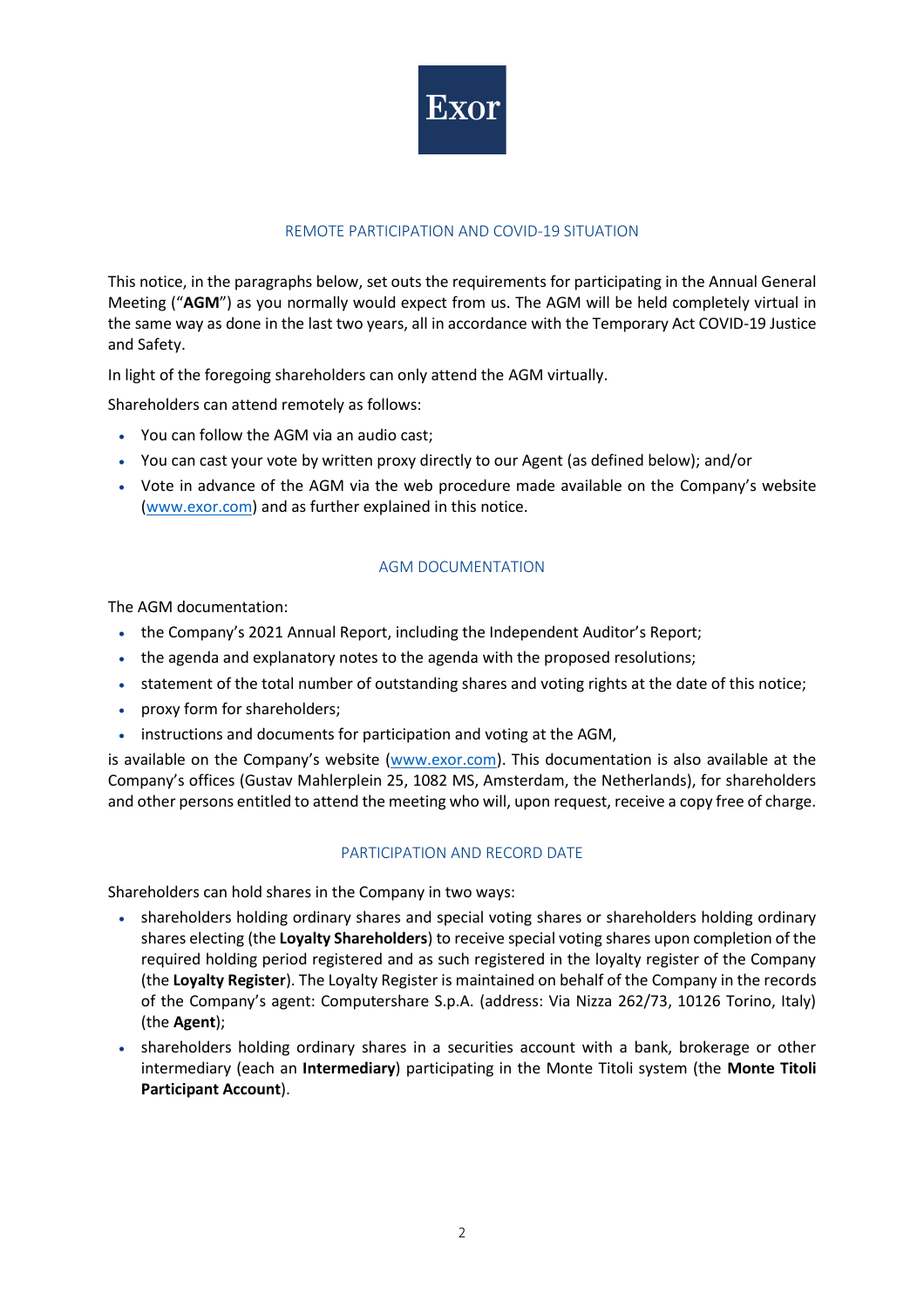

Under Dutch law and the Company's articles of association, in order to be entitled to attend and, if applicable, to vote at the AGM, shareholders (which for the purposes of this notice include holders of a Dutch law right of usufruct), must (i) be registered as of **26 April 2022** (the **Record Date**), in the register established for that purpose by the Board of Directors (the **AGM Register**) after reflecting all debit and credit entries as of the Record Date, regardless of whether the shares are still held by such holders at the date of the AGM and (ii) request registration in the manner mentioned below. The AGM Register established by the Board of Directors is: (i) in respect of Electing Shareholders, the Loyalty Register, and (ii) in respect of shareholders holding ordinary shares in a Monte Titoli Participant Account, the administration of an Intermediary.

### AUDIO CAST

You will be able to follow the AGM live via an audio cast. The language of the AGM will be English. In order to follow the AGM remotely and get access to the audio cast of the AGM, the requirements for participation are as follows:

- Loyalty Shareholders will need to notify the Agent by **6:00 p.m. CEST on 17 May 2022** of their participation to the audio cast and provide their e-mail address.
- Shareholders holding ordinary shares in a Monte Titoli Participant Account must request their Intermediary to issue a statement that entitles the shareholder to participate at the AGM (the **Notice of Participation**). This statement must be submitted by the Intermediaries to our Agent (Computershare S.p.A. with address: Via Nizza 262/73, 10126 Torino, Italy) no later than **6:00 p.m. CEST on 17 May 2022**, according to the instruction provided by the Agent to Monte Titoli participants. The Intermediary shall also send to the Agent the request for the "digital attendance card" and the e-mail address of the requesting shareholders.

No attendance card will be issued. Instead, the Agent will provide shareholders who have followed the participation procedure correctly with a "digital attendance card" (which includes a username and password) that will enable a shareholder to log in to the audio cast.

# VOTING

Shareholders requesting the "digital attendance cards" are invited to cast their votes prior the AGM.

Voting will only be possible in advance of the AGM. Shareholders entitled to vote, as further described in this notice will have two ways to cast their votes prior to the AGM, namely:

• You can cast your vote by written proxy directly to our Agent by using the proxy form on the Company's website; or